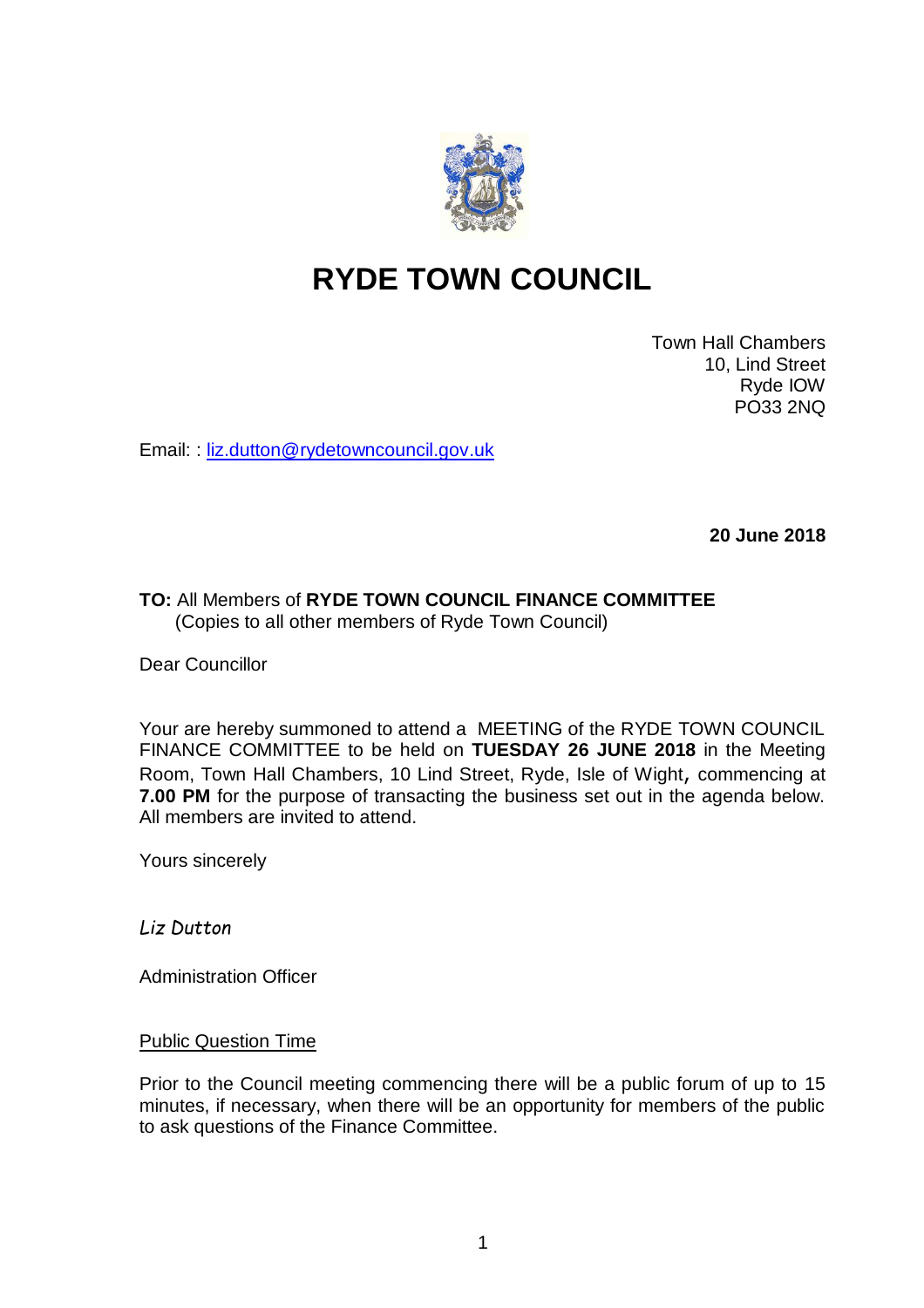# **AGENDA**

# **1. APOLOGIES**

To receive apologies for absence.

## **2. DECLARATIONS OF INTERESTS**

To receive any declarations of pecuniary or non-pecuniary (personal) interests relating to items on the agenda.

## **3. REQUESTS FOR DISPENSATIONS**

To receive and consider granting any written requests from Members for dispensations in respect of disclosable pecuniary interests

## **4. MINUTES**

To take as read and confirm as accurate the attached minutes of the meeting held on 22 May 2018.

# **5. MEMBERS QUESTIONS**

To receive any questions from Members concerning the business of the Town Council Finance Committee.

## **6. MARKETING GRANTS 2018/2019**

To consider the following grant applications. NOTE: Budget £21,000 for 2018/9 is £21,000.

| Applicant   |  | Project                                | <b>Amount Requested</b> |
|-------------|--|----------------------------------------|-------------------------|
| IW<br>Bus & |  | Coach   Beer, Buses and Walks   £1,000 |                         |
| Museum Ltd  |  | 2018                                   |                         |
| Ryde        |  | <b>Business   World Kindness Day</b>   | £240                    |
| Association |  |                                        |                         |
| Ryde        |  | Business   Christmas in Ryde           | £360                    |
| Association |  |                                        |                         |

# **7. COMMUNITY GRANTS 2018/9**

To consider the following grant applications.

NOTE: The Budget for 2018/9 is £21,000. As this is the first of 3 rounds the available budget is £7,000.

| Applicant                   | Project                | <b>Amount Requested</b> |
|-----------------------------|------------------------|-------------------------|
| The Isle of Wight           | <b>Acoustic Isle</b>   | £250                    |
| Venue Campaign              |                        |                         |
| The Methodist Church        | Replacement of         | £900                    |
| Ryde                        | <b>Rainwater Goods</b> |                         |
| Vernon Square               | <b>Tree Safety</b>     | £1,000                  |
| <b>Conservation Society</b> |                        |                         |
| <b>Ryde Business</b>        | Christmas in Ryde      | £1,215                  |
| Association                 |                        |                         |
| <b>IW Synchronised Ice</b>  | <b>Wight Jewels</b>    | £1,500                  |
| <b>Skating Club</b>         |                        |                         |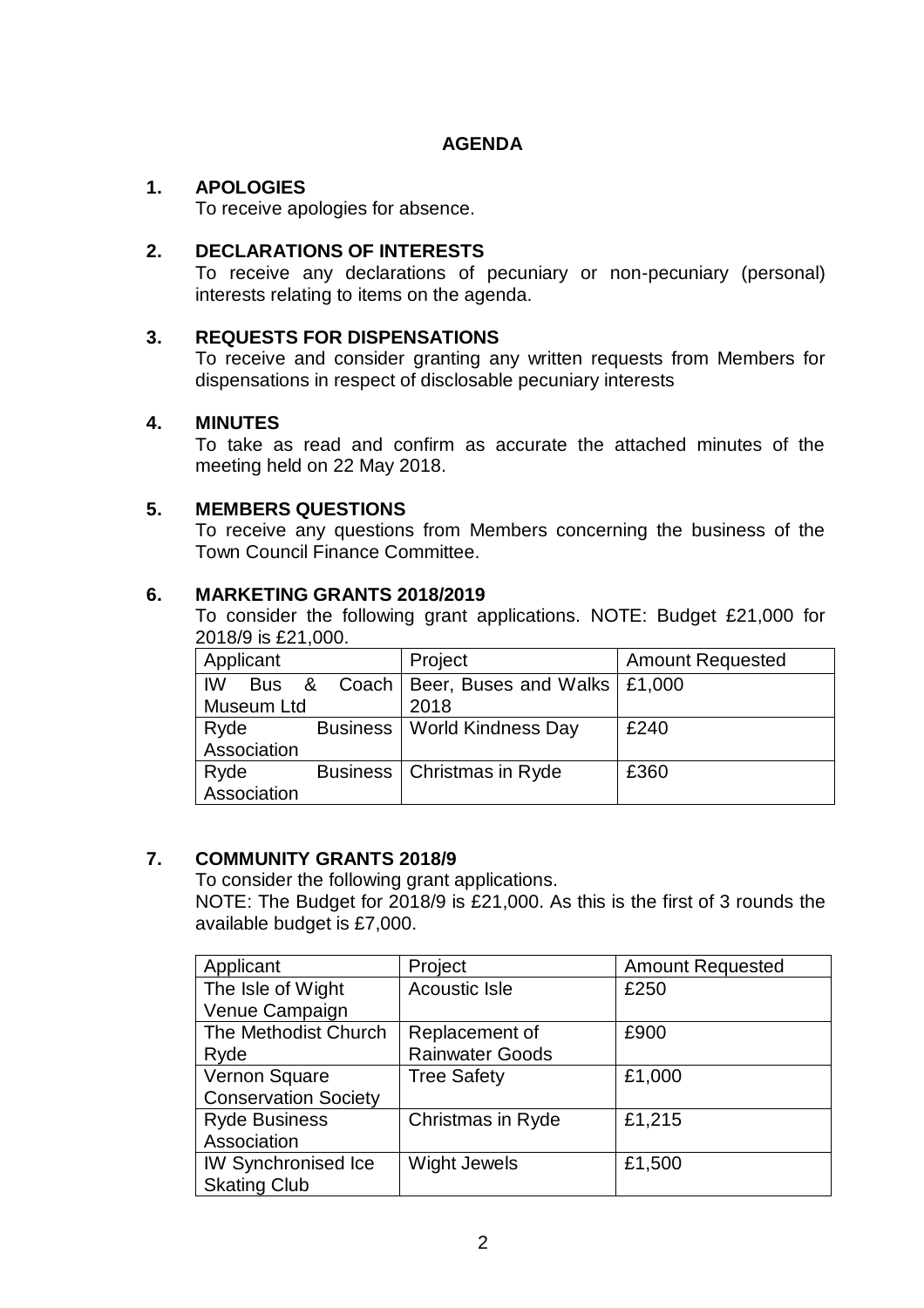| <b>Ryde Business</b><br>Association            | <b>World Kindness Day</b>                                                                              | £1,500  |
|------------------------------------------------|--------------------------------------------------------------------------------------------------------|---------|
| <b>Ryde Saints Football</b><br>Club            | New Changing Rooms<br>at Smallbrook Stadium                                                            | £1,500  |
| Aspire                                         | <b>Permanent Community</b><br>Cafe                                                                     | £1,500  |
| <b>Shademakers UK CIC</b>                      | $MAKE - Make things,$<br>make connections,<br>make time for yourself                                   | £1,500  |
| <b>Jigsaw Family Support</b>                   | <b>Jigsaw Family Support</b><br><b>Children's Centre</b>                                               | £1,500  |
| <b>IW Literary Festival</b><br>Youth Porgramme | <b>IWLFSCHOOLS The</b><br><b>Great Telling Off</b><br><b>Storytelling and Speak</b><br>Out Spoken Word | £1,545  |
| Isle of Wight Beach<br>Soccer                  | <b>Wight Wave Beach</b><br>Sports Club & Events                                                        | £,2000  |
| Magpie Arts                                    | <b>Elementary Art</b>                                                                                  | £2870   |
| The Friends of All<br>Saints' Ryde             | <b>Restoration of Calvary</b><br><b>War Memorial</b>                                                   | £3,000  |
| <b>Isle Access</b>                             | The Dining Café                                                                                        | £10,000 |

# **8. THE APPOINTMENT OF MEMBERS TO THE MARKETING SUB-COMMITTEE**

To appoint 3 Members to the Marketing Sub-Committee to work on agreed projects.

## **9. MEMBERSHIP OF COMMUNITY RAIL PARTNERSHIP**

To consider the attached letter requesting Ryde Town Council to rejoin the Community Rail Partnership for a membership fee of £2,000 and to appoint a representive to sit on the Executive Board.

**10. WAIVER REPORT – REDECORATION OF EASTERN GARDENS AND APPLEY PUBLIC CONVENIENCES**

To consider the attached report from the Procurement Adviser and to note the award of the redecoration contract.

# **11. LIFEGUARD SERVICE AND STATION – VIREMENTS**

To consider a proposal from the Responsible Financial Officer for the establishment of two new budget headings with the following funds to be allocated by means of a virement from the Council's reserves:

- (i) Lifeguard Station an initial virement of  $£3,000$  to fund the costs incurred by the transfer of the Lifeguard Station on North Walk and towards ongoing future maintenance of this facility
- (ii) New Beach Steps an initial virement of  $£1,000$  to fund the new beach steps required for the lifeguard service and towards ongoing future maintenance of the steps